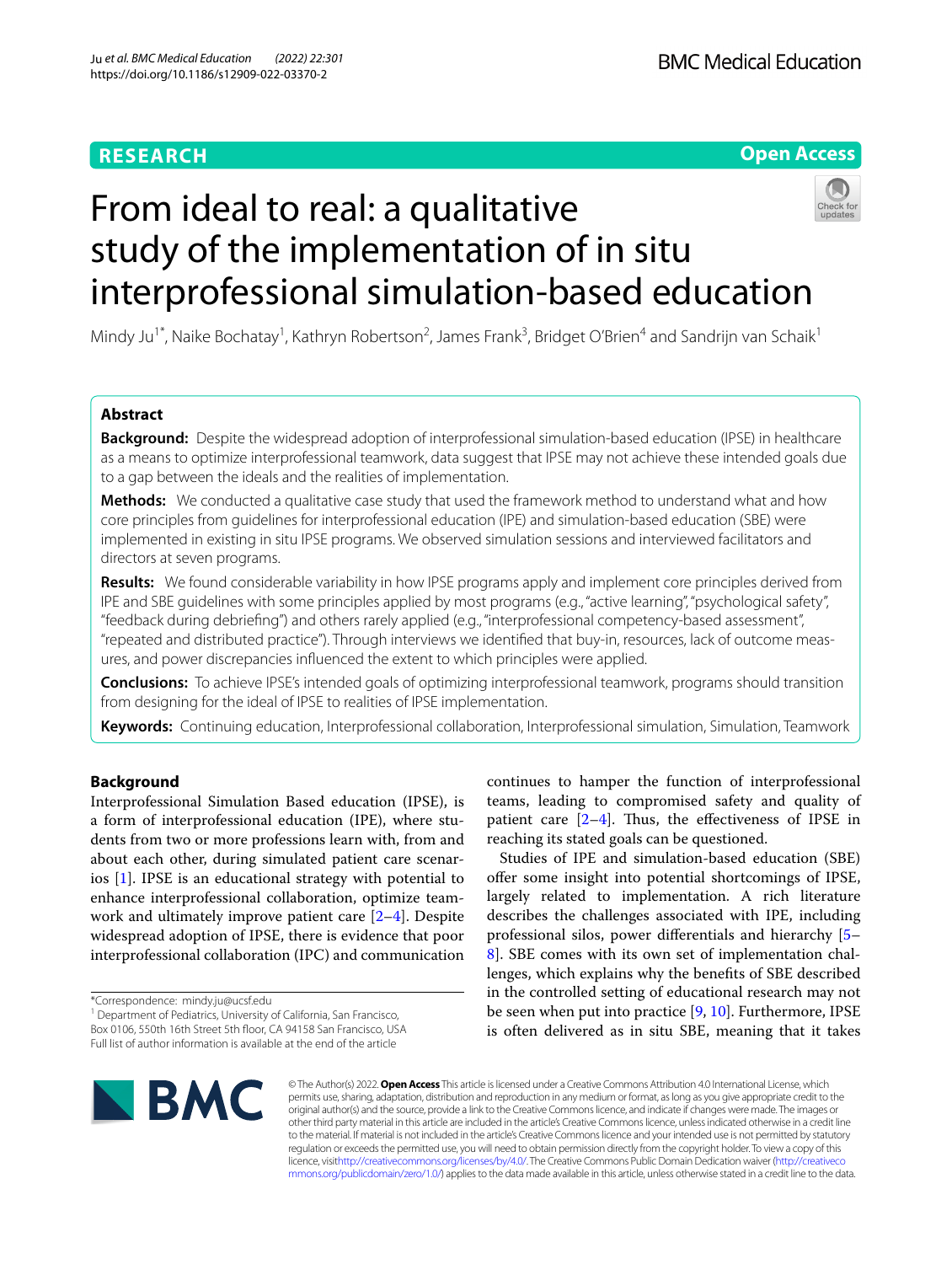place in the actual clinical environment with participants who are members of the team that works in that environments in real life. In situ simulation has many benefts: it can assist in detecting latent hazards, facilitates attendance due to the workplace setting, and can increase organizational learning compared to other simulation settings [[11\]](#page-9-7). Yet, in situ simulation comes with increased resource and time demands on the simulation team, technical challenges related to equipment, need to coordinate space, privacy issues and concerns about patient perception [\[12](#page-9-8)].

Taken together, IPSE is a highly complex modality requiring signifcant resources, yet little is known about the actual implementation of IPSE programs. As a frst step to creating more efective IPSE, we conducted the current study to examine features of in situ IPSE programs across multiple disciplines and institutions. We created a framework based on existing guidelines for IPE and SBE to explore the extent to which programs abided by such guidelines and what challenges exist. Our fndings can provide insight into factors that may contribute to the implementation success of IPSE, and inform strategies to improve IPSE in ways that can help achieve the goals of improved teamwork and patient care.

#### **Methods**

#### **Design**

We used case study methodology [\[13](#page-9-9)] to examine seven in situ IPSE programs in Northern California. We based our analysis on the framework method [\[14](#page-9-10)] - a form of

thematic analysis, originating in social policy research. The defining feature of this method is the "matrix", which is composed of rows (cases) and columns (codes). This structure enables analysis by both case and code. For our work, IPSE programs represent cases, while each code represents an IPSE principle from the literature.

## **Cases: seven IPSE programs**

We included seven IPSE programs as cases, using the following purposive sampling strategy. First, through the University of California San Francisco (UCSF) Kanbar Center for Simulation contact list, we identifed eight in situ IPSE programs in Northern California and reached out to leaders from these programs to inquire whether they defned their programs as "interprofessional". We then observed one session in each program to verify the interprofessional nature, after which we excluded one program because only one profession participated. The final seven programs represented different contexts. They included five hospitals (the UCSF Benioff Children's Hospital, UCSF Medical Center, Zuckerberg San Francisco General Hospital, San Francisco Veterans Afairs Healthcare System, and the University of California, Davis) across fve specialties (anesthesia, emergency medicine, internal medicine, obstetrics and gynecology, and pediatrics). These programs varied in number of professions involved, participants' level of training, acuity of scenarios, and profession(s) within which the IPSE program resides (Table [1\)](#page-1-0). We assigned a letter to each of the seven programs to preserve their anonymity (A-G).

<span id="page-1-0"></span>**Table 1** Description of seven interprofessional simulation-based education programs

|                                               | Α                                             | B                                | c                            | D                                  | E.                          | F                                      | G                                     |
|-----------------------------------------------|-----------------------------------------------|----------------------------------|------------------------------|------------------------------------|-----------------------------|----------------------------------------|---------------------------------------|
| <b>Facilitators</b>                           | 2 MDs, 2 RNs                                  | 2 RNs, 1 MDs                     | 2-3 midwives                 | 2 MDs                              | 1 MD, 1-2 RNs               | 1 RN, 1 MD,<br>simulation fel-<br>lows | $2 MDs, 1-2$<br>simulation<br>fellows |
| Participants (N)                              | $\sim$ 10                                     | $6 - 10$                         | $6 - 10$                     | $10 - 15$                          | $10 - 15$                   | $15 - 25$                              | $15 - 25$                             |
| Participant<br>professions                    | MDs, RNs, phar-<br>macy                       | Mostly RNs, 1-2<br>MDs, pharmacy | Midwives, RNs,<br><b>MDs</b> | Mostly MDs, 1-2<br>RNs, 1 pharmacy | MDs, RNs                    | MDs, RNs, phar-<br>macy                | MDs, RNs, phar-<br>macy               |
| Frequency of<br>occurrence                    | Twice a month                                 | 4 times a year                   | Once a month                 | Twice a month                      | Once a month                | Once a week                            | Twice a month                         |
| Length of a ses-<br>sion (minutes)            | 60 for MDs and<br>pharmacists, 120<br>for RNs | $120 \text{ min}$                | $90$ min                     | $60 \text{ min}$                   | $60 \text{ min}$            | 60 min                                 | $60 \text{ min}$                      |
| Number of<br>scenarios per<br>session         | 2                                             | 2                                | $1 - 2$                      |                                    |                             |                                        |                                       |
| Use of man-<br>nequin                         | Yes                                           | Yes                              | No (standardized<br>patient) | Yes                                | Yes                         | Yes                                    | Yes                                   |
| <b>Location of</b><br>simulation ses-<br>sion | Dedicated room<br>on the floor                | Dedicated room<br>on the floor   | Variable but on<br>the wards | Dedicated room<br>on the floor     | Dedicated room<br>in the ED | On the wards                           | On the wards                          |
| Program start<br>year                         | 2006                                          | 2010                             | ~2010                        | ~2016                              | 2017                        | 2007                                   | 2015                                  |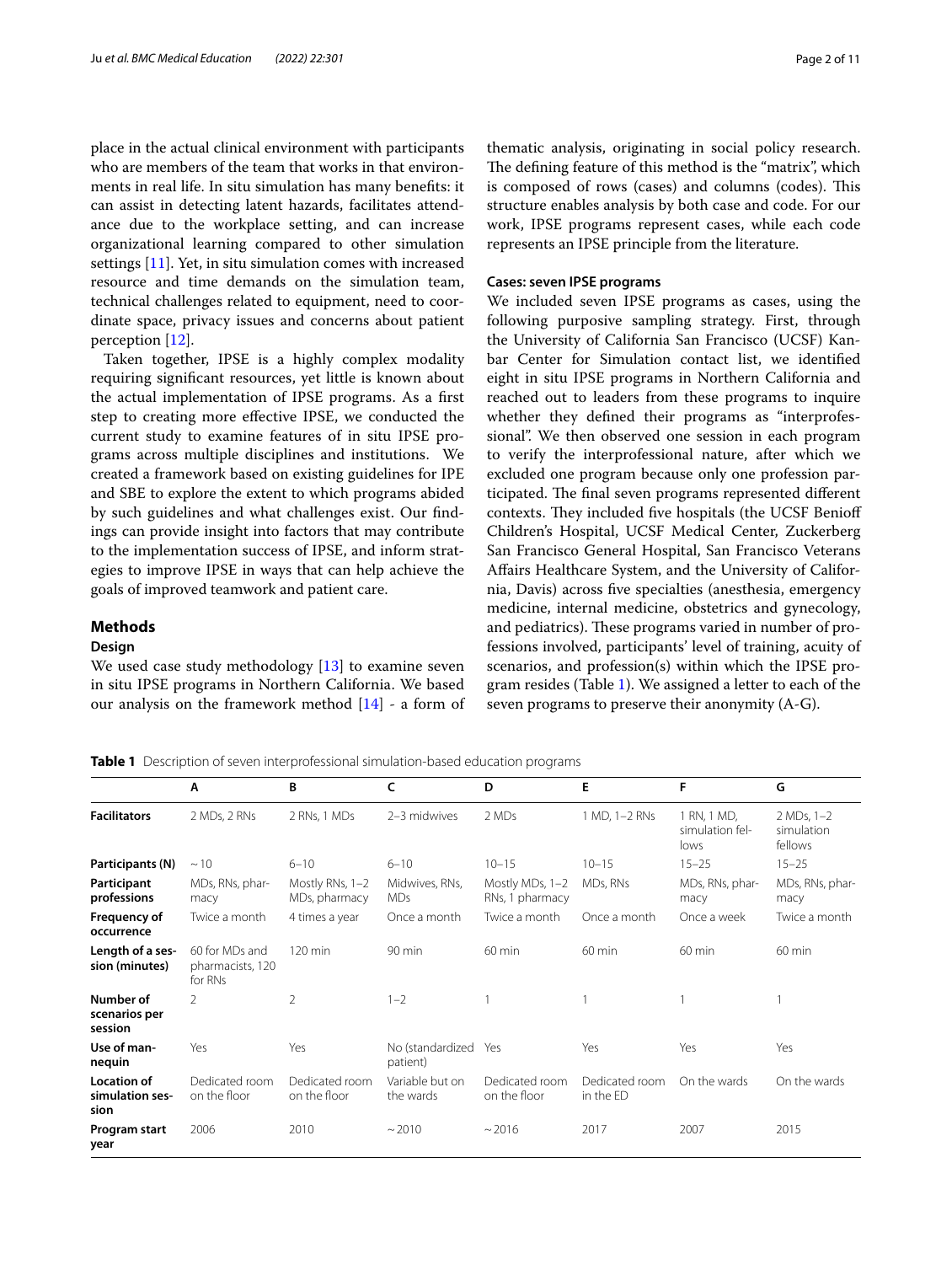# **Codes: 12 principles of interprofessional simulation‑based education**

Three investigators (MJ, BO'B, SVS) identified frequently cited evidence-based guidelines. These included guidelines for IPE developed by the Centre for the Advancement of Interprofessional Education in the UK [[15\]](#page-9-11) and the World Health Organization [[16\]](#page-9-12), as well as guidelines for SBE  $[17-19]$  $[17-19]$  $[17-19]$  and IPSE  $[20]$  $[20]$  $[20]$ , which were developed by experts in the feld. From these fve publications we distilled "guiding principles" to create the 12 codes for our framework (Table [2\)](#page-3-0), which helped structure our observation and interviews. All investigators reviewed the codes for their relevance to IPSE and met to discuss and reconcile diferences in opinion.

#### **Data collection**

Four investigators (NB, JF, MJ and BO'B) performed direct observations of IPSE sessions. At least two investigators observed each program to ensure diversity of viewpoints and to account for diferent degrees of familiarity with the setting. Three investigators (NB, MJ and KR) conducted and audio-recorded semi-structured interviews with IPSE session facilitators and program developers. The UCSF and UC Davis Institutional Review Boards reviewed the study and determined it to be exempt. All methods were performed in accordance with the relevant institutional ethical guidelines and regulations for exempt research, including the requirement for verbal versus written consent. Per UCSF and UC Davis Institutional Review Boards' policy on exempt research, researchers obtained verbal consent from all participants at the beginning of each interview.

#### **Instruments**

#### *Observation guide*

We created an observation guide based on the 12 IPSE principles we synthesized from the literature. We anticipated that three of the 12 principles would not be observable during the simulation sessions: "program evaluation", "train facilitators", and "institutional support". We therefore omitted these from the observation guide and relied on interview data to obtain information about these three principles. One investigator (MJ) pilot tested during the frst 3 observations and met with one other investigator (B'OB) to review the experience and the notes that were taken, leading to modifcations to increase ease of use and include space for refexivity on the observation guide.

# *Interview guide*

After we completed all observations, we developed a semi-structured interview guide (Additional file  $1$ ). The interview guide addressed each of the 12 principles and aimed to elicit interviewees' perspectives on affordances and barriers to applying the principles. We reviewed data from observations to inform the interviews but did not directly discuss these data with interviewees. We feared that doing so would create a sense of blame and failure in interviewees if their program did not implement each of the principles. We piloted the interview guide with a faculty member familiar with in situ simulation but not directly connected to any of the programs in our study. All interviews were professionally transcribed and identifying information was removed.

# **Data analysis**

We imported all observations and interview transcripts into qualitative data analysis software (Dedoose, Socio-Cultural Research Consultants, Manhattan Beach, CA, USA) to analyze the data. Transcribed data from all sources were de-identified. Three investigators (NB, MJ and KR) coded the data in an iterative manner. They coded each transcript independently and regularly met to reconcile any diferences in opinion. We then used the framework to organize the data by cases (IPSE programs) and codes (IPSE principles) in a matrix. We collated excerpts from each source of data (observations and interviews) for a given program and given principle. Two authors (NB and MJ) separately reviewed these collated excerpts and assigned a designation of fully present, partially present and absent. We then met to reconcile diferences in our designation. While we primarily used a deductive approach utilizing the predetermined list of codes (the 12 principles), we remained open to other insights gathered from our observations and interviews to ensure we captured all elements and perceptions of IPSE. In particular, we developed more codes to capture afordances and barriers to applying the principles during simulation sessions or as part of the programs.

#### **Investigator characteristics and refexivity**

The investigator team consisted of two medical education qualitative researchers (BO'B, NB) and four physician educational researchers from critical care clinical backgrounds (MJ, KR, SVS and JF). The four physician investigators also functioned as facilitators in two of the IPSE programs selected as cases for this study. We ensured that members of the investigator team who were not directly involved with these IPSE programs conducted the observations and interviews.

 As part of the observation guide, investigators refected on their presence as an observer, including any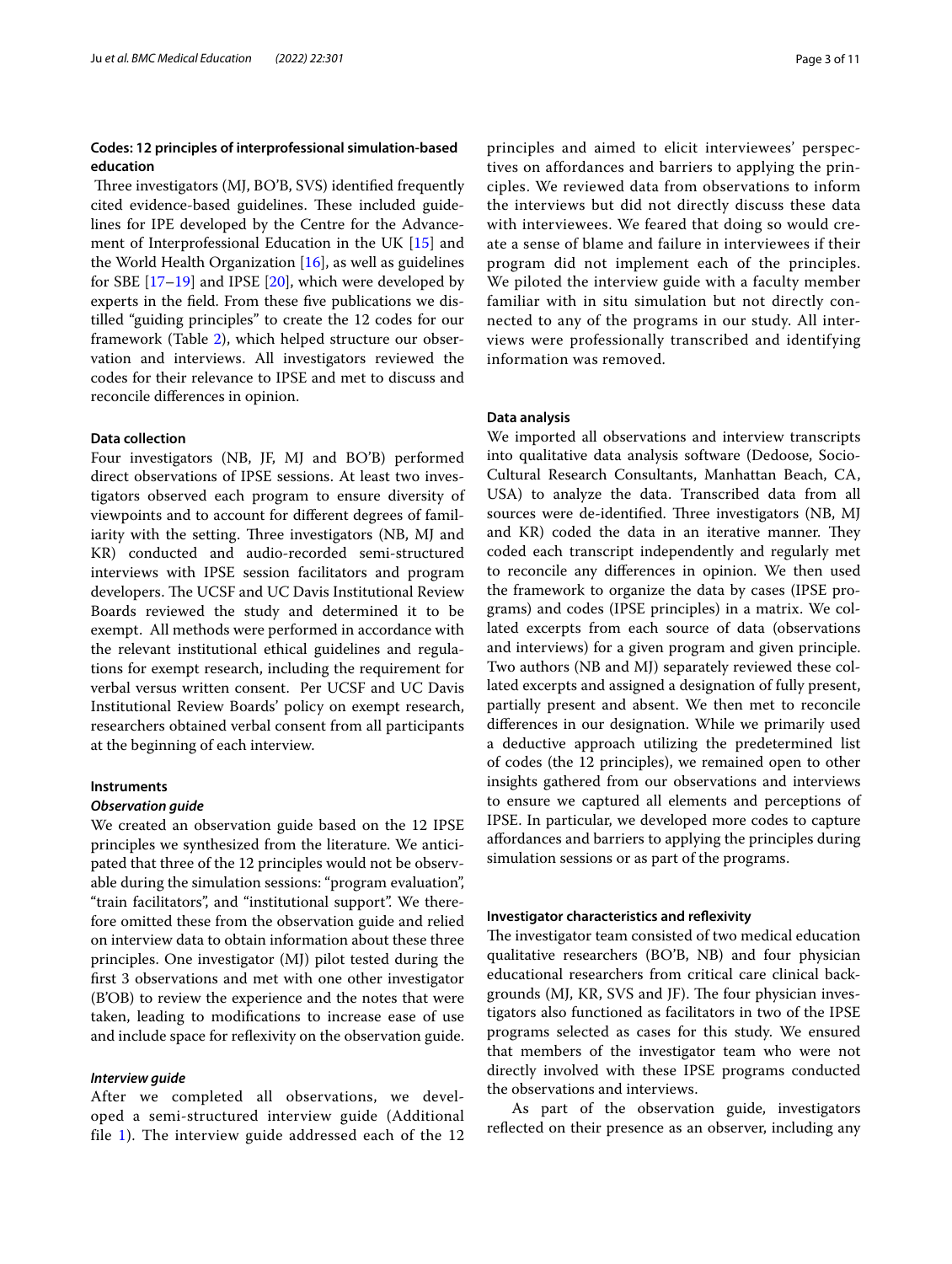|    | Principle                                                 | <b>Description</b>                                                                                                                                                                                                                                                             | Source                                         | <b>Observations Interviews</b> |   |
|----|-----------------------------------------------------------|--------------------------------------------------------------------------------------------------------------------------------------------------------------------------------------------------------------------------------------------------------------------------------|------------------------------------------------|--------------------------------|---|
| 1  | Equitable Distribution                                    | Planning, implementation and learn-<br>ing are done jointly at every level<br>involving all relevant professions.<br>Distribution of roles and responsibili-<br>ties across professions is balanced.                                                                           | WHO IPE/CAIPE IPE/Boet IPSE                    | X                              | X |
| 2  | Active Learning                                           | Activities that promote learners'<br>cognitive engagement (active<br>participants, not passive bystanders)<br>using strategies such as multiple<br>repetitions, feedback, task variation,<br>or intentional task sequencing                                                    | <b>BEME SBE/Cook SBE</b>                       | $\times$                       | X |
| 3  | Interprofessional Competency-Based<br>Learning Objectives | Program have clearly defined<br>learning objectives that focus on<br>competencies for collaborative<br>practice, including interprofessional<br>knowledge, behaviors/skills, and<br>attitudes.                                                                                 | Boet IPSE/WHO IPE/CAIPE IPE/BEME<br><b>SBE</b> | $\times$                       | X |
| 4  | Interprofessional Competency-Based<br>Assessment          | Program assess learners' achieve-<br>ment of clearly defined outcomes<br>or benchmarks for competency in<br>collaborative practice, including<br>interprofessional knowledge, behav-<br>iors/skills, and attitudes.                                                            | Boet IPSE/WHO IPE/CAIPE IPE/BEME<br><b>SBE</b> | $\times$                       | X |
| 5  | Psychological Safety                                      | The program sets up an atmosphere<br>of social acceptance of feedback<br>from all peers, notably through the<br>physical environment and through<br>pre-briefing.                                                                                                              | BEME SBE/WHO IPE/Boet IPSE                     | X                              | X |
| 6  | Repeated and Distributed Practice                         | There is an opportunity for learners<br>to engage in focused, repeated prac-<br>tice where the intent is skill improve-<br>ment over a period of time.                                                                                                                         | Cook SBE/BEME SBE                              | X                              | X |
| 7  | Attention to Differences and Hier-<br>archy               | Educators discern and address diver-<br>sity and differences between groups<br>in educational, professional, and<br>cultural background with sensitiv-<br>ity. They also raise issues related to<br>power inequities between learners.                                         | <b>CAIPE IPE/Boet IPSE</b>                     | X                              | X |
| 8  | Feedback during Debriefing                                | Debriefing occurs during the simula-<br>tion session and includes feedback<br>and information on performance<br>provided to learners. Feedback can<br>be provided by facilitators and by<br>peers. Debriefing should be attrib-<br>uted to most experienced educators.         | BEME SBE/Cook SBE/Boet IPSE                    | X                              | X |
| 9  | Sociological Fidelity                                     | Scenarios have high levels of social<br>realism and reflect how teams in real<br>life are arranged.                                                                                                                                                                            | BEME SBE/WHO IPE/Boet IPSE                     | $\times$                       | Χ |
| 10 | Program Evaluation                                        | Programs are rigorously evaluated<br>as early as possible and involve<br>major stakeholders. The purpose of<br>the evaluation is stated clearly and<br>considers learning outcomes and<br>theoretical perspectives. Results<br>from program evaluation may be<br>disseminated. | CAIPE IPE/WHO IPE/Boet IPSE                    |                                | X |
| 11 | <b>Train Facilitators</b>                                 | Educators receive training to<br>understand the ethos, principles<br>and methods for IPSE. This training<br>focuses on how to develop, deliver,<br>and evaluate interprofessional<br>simulation-based education.                                                               | CAIPE IPE/WHO IPE/Boet IPSE                    |                                | X |

<span id="page-3-0"></span>**Table 2** Principles of interprofessional simulation-based education and data collection methods for each principle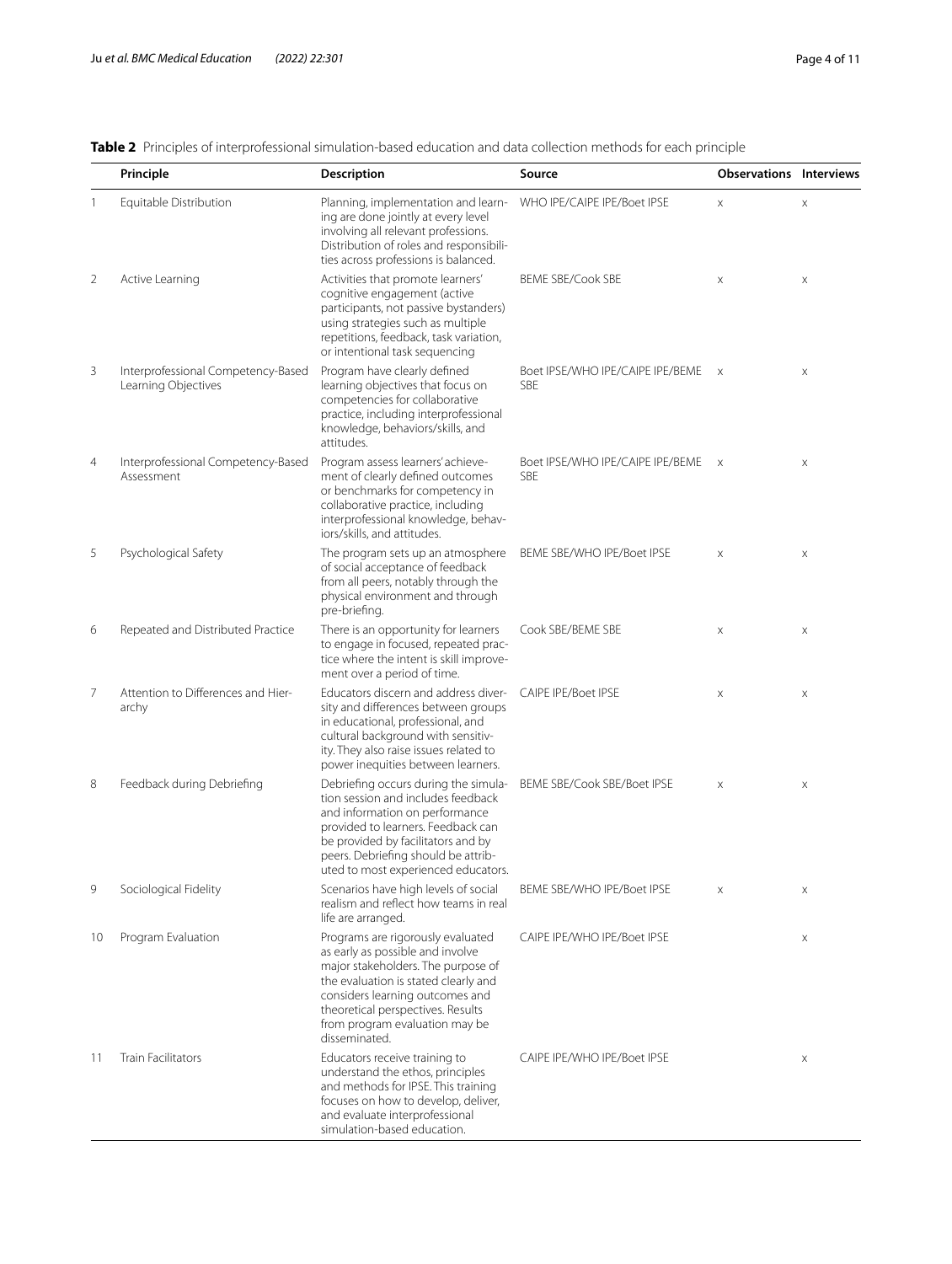**Table 2** (continued)

| Principle             | <b>Description</b>                                                                                                                                                                                                                                                                                                                             | Source                      | <b>Observations Interviews</b> |   |
|-----------------------|------------------------------------------------------------------------------------------------------------------------------------------------------------------------------------------------------------------------------------------------------------------------------------------------------------------------------------------------|-----------------------------|--------------------------------|---|
| Institutional Support | Institutional policies support educa-<br>tors and health workers to promote<br>IPSE. They provide adequate financial<br>support (remuneration models,<br>funding streams, incentives for<br>workers to participate), adequate<br>time allocations (regular meetings<br>for interprofessional champions), and<br>adequate space and facilities. | WHO IPE/CAIPE IPE/Boet IPSE |                                | X |

interactions with participants and feelings experienced while observing.

# **Results**

Between August 2016 and August 2017, we observed three simulation sessions for each program, for a total of 21 sessions (30 h). Between March 2019 and September 2019, we interviewed two facilitators and/or program developers from each program. At Program E, we interviewed one program developer because this program shut down in the period between observations and interviews. Altogether, we interviewed 13 program developers and facilitators. All programs were held in situ and structured the simulations around patient care scenarios that constituted clinical emergencies with an aim to allow team members to practice patient management and interprofessional teamwork in the context of the simulation setting.

## **Application of principles**

Table [3](#page-5-0) summarizes our framework matrix, demonstrating the application of IPSE principles (codes) across IPSE programs (cases). We found that all 12 principles we identifed were applicable in the context of IPSE and were endorsed by interviewees. However, we noted considerable variation in the application of the 12 principles across the seven programs, with some principles applied by most programs (e.g., "active learning", "psychological safety", "feedback during debriefng"), whereas others were rarely applied (e.g., "interprofessional competency-based assessment", "repeated and distributed practice"). We also noted that some programs applied most principles (programs A, B, C, E), whereas other programs applied fewer principles (programs D, F, G). None of the programs fully applied all principles. Instead, they often applied principles in a partial way, meaning that they consistently applied principles but not to their full extent. For example, "institutional support" was partially applied: all programs were recognized by their institution and participants' attendance was encouraged but the programs often lacked sufficient resources. As another example, "equitable distribution" was in many programs exemplifed by learning across professions, but few had interprofessional representation in the planning or implementation process.

Interviewees often emphasized the distinction between what they considered to be an ideal for IPSE, with the full application of the principles, and what they were able to do in their programs. An interviewee compared how facilitators in the program would implement "equitable distribution" in an ideal situation with what tended to happen during simulation sessions:

*"So, in the ideal world, there's co-facilitation between the physician and the nurse. I think every single session that I've been at, the physician typically takes, opens up the conversation. But, ideally, the nurse facilitators actually take on a big piece." (Program A, Interview 1).*

For programs B and F, we identifed a lack of congruence between observation and interview data. In our observations, some principles were not fully applied (e.g., "psychological safety" for program B; and "equitable distribution", "interprofessional competency-based learning objectives", "attention to diferences and hierarchy", and "sociological fdelity" for program F). However, interviewees reported aiming to apply these principles in their programs.

## **Afordances and barriers to IPSE**

Data from interviews with program facilitators and developers helped us understand some of the afordances that supported sustainable IPSE programs as well as some of the barriers encountered. In addition, they helped us understand why some principles were more easily applicable than others in some programs. We describe these facilitators and barriers below.

# **Interprofessional "Buy‑in": participant, facilitator, and institutional**

Interviewees emphasized that getting people at all levels of training and from all professional backgrounds to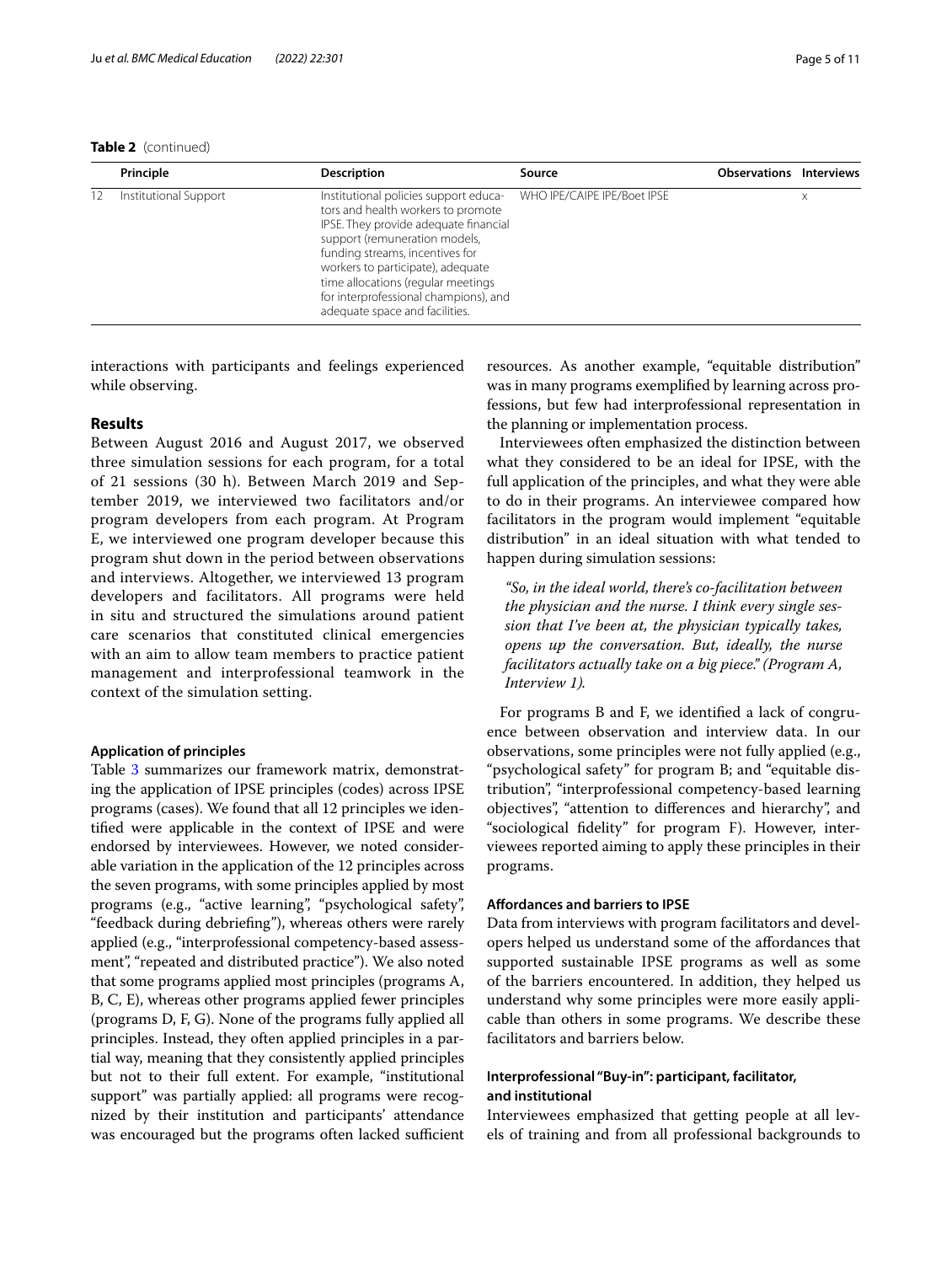|           |                                       |                      |                                                                  | Table 3 Application matrix of principles of interprofessional simulation-based education at seven programs |                         |                                         |                                                        |                                  |                          |                       |                       |                                 |
|-----------|---------------------------------------|----------------------|------------------------------------------------------------------|------------------------------------------------------------------------------------------------------------|-------------------------|-----------------------------------------|--------------------------------------------------------|----------------------------------|--------------------------|-----------------------|-----------------------|---------------------------------|
| Principle | Distribution<br>Equitable             | Learning<br>Active   | Interprofessional<br>Competency-<br>Based Learning<br>Objectives | <b>Based Assessment</b><br>Interprofessional<br>Competency-                                                | Psychological<br>Safety | Repeated and<br>Distributed<br>Practice | Attention to<br><b>Differences</b><br>Hierarchy<br>and | Debriefing<br>Feedback<br>during | Sociological<br>Fidelity | Evaluation<br>Program | Facilitators<br>Train | Institutional<br>Support        |
| Program   |                                       |                      |                                                                  |                                                                                                            |                         | ۰                                       |                                                        | $\infty$                         | თ                        | ₽                     |                       | 2                               |
|           | Applied<br>Partially                  | Applied              | Partially Applied                                                | Not Applied                                                                                                | Partially Applied       | <b>Fully Applied</b>                    | Applied<br>Partially                                   | <b>Fully Applied</b>             | Applied<br>Partially     | Applied<br>Partially  | <b>Fully Applied</b>  | Partially Applied               |
|           | Fully Applied                         | Applied<br>Fully     | <b>Fully Applied</b>                                             | Fully Applied                                                                                              | Partially Applied       | Fully Applied                           | Applied<br>Partially                                   | <b>Fully Applied</b>             | Fully Applied            | Applied<br>Partially  | Not Applied           | Partially Applied               |
|           | Applied<br>Partially                  | Applied<br>Fully     | <b>Fully Applied</b>                                             | Not Applied                                                                                                | <b>Fully Applied</b>    | Not Applied                             | <b>Fully Applied</b>                                   | <b>Fully Applied</b>             | <b>Fully Applied</b>     | Applied<br>Partially  |                       | Fully Applied Partially Applied |
|           | Applied<br>Partially                  | Applied<br>Partially | <b>Fully Applied</b>                                             | Not Applied                                                                                                | <b>Fully Applied</b>    | Not Applied                             | <b>Fully Applied</b>                                   | Fully Applied Partially          | Applied                  | Not Applied           | Not Applied           | Partially Applied               |
| ů.        | <b>Fully Applied</b>                  | Partially<br>Applied | Fully Applied                                                    | Not Applied                                                                                                | <b>Fully Applied</b>    | Not Applied                             | Applied<br>Partially                                   | <b>Fully Applied</b>             | <b>Fully Applied</b>     | Partially<br>Applied  | Partially<br>Applied  | Partially Applied               |
|           | Not Applied                           | Applied<br>Fully     | Not Applied                                                      | Not Applied                                                                                                | Partially Applied       | <b>Fully Applied</b>                    | Not Applied                                            | Fully Applied                    | Applied<br>Partially     | Applied<br>Fully      | Partially<br>Applied  | Partially Applied               |
|           | Applied<br>Partially                  | Partially<br>Applied | Partially Applied                                                | Not Applied                                                                                                | Partially Applied       | Not Applied                             | Not Applied                                            | Partially<br>Applied             | <b>Fully Applied</b>     | Applied<br>Fully      | Partially<br>Applied  | Partially Applied               |
|           | Incomplete data with only 1 interview |                      |                                                                  |                                                                                                            |                         |                                         |                                                        |                                  |                          |                       |                       |                                 |

<span id="page-5-0"></span>

| ごろろり ろりうこ こく                                                                                                   |
|----------------------------------------------------------------------------------------------------------------|
|                                                                                                                |
|                                                                                                                |
|                                                                                                                |
|                                                                                                                |
|                                                                                                                |
|                                                                                                                |
|                                                                                                                |
|                                                                                                                |
|                                                                                                                |
| りこうこうここ                                                                                                        |
|                                                                                                                |
|                                                                                                                |
|                                                                                                                |
|                                                                                                                |
|                                                                                                                |
|                                                                                                                |
|                                                                                                                |
|                                                                                                                |
|                                                                                                                |
|                                                                                                                |
|                                                                                                                |
|                                                                                                                |
| <br> <br> <br>                                                                                                 |
|                                                                                                                |
| )<br>5<br>5                                                                                                    |
|                                                                                                                |
|                                                                                                                |
| Annication matrix of principles of interprotessional simulation-based epicotion at sea<br>$\frac{3}{2}$ Applic |
|                                                                                                                |
|                                                                                                                |
|                                                                                                                |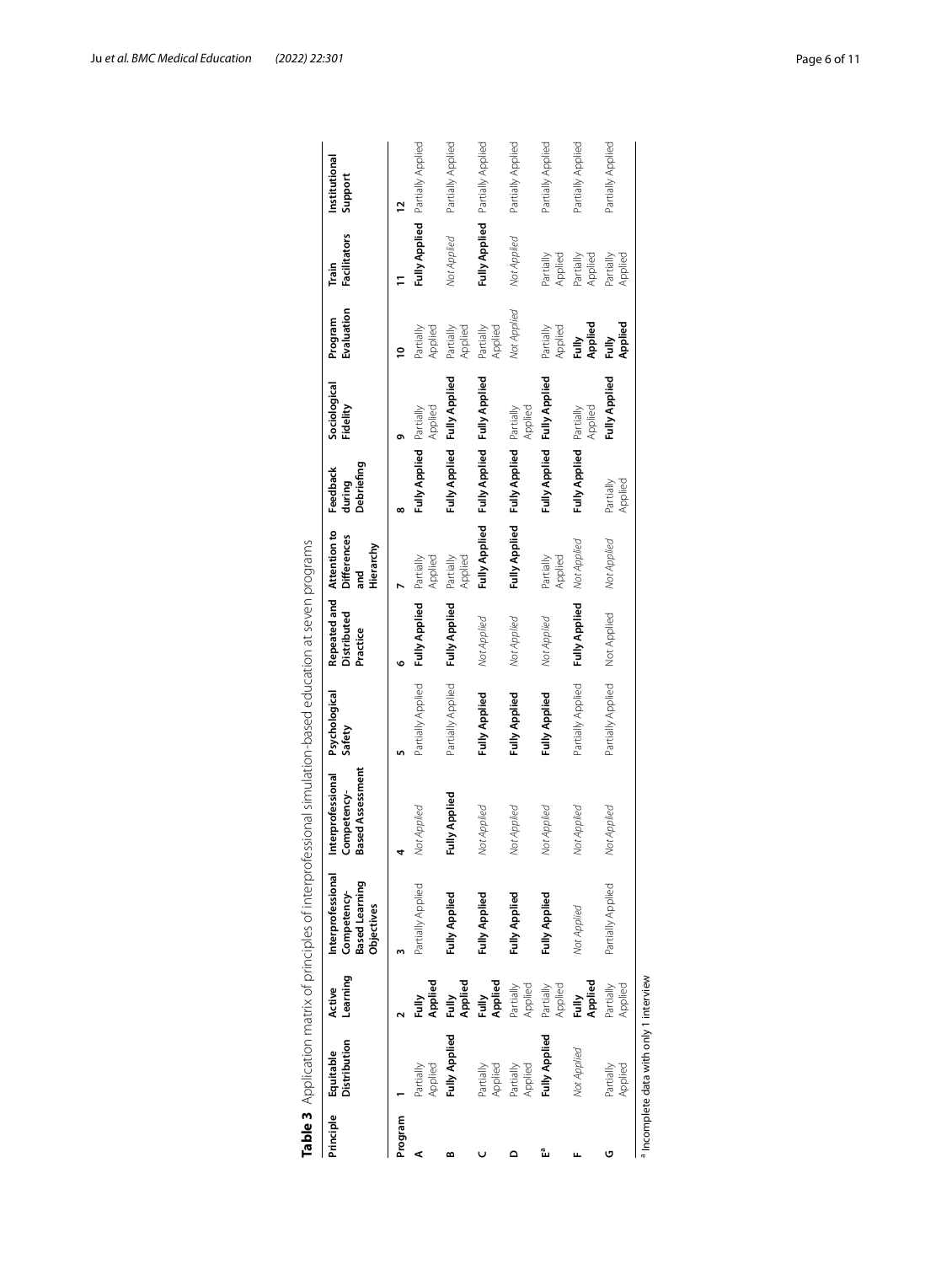believe in the value of the IPSE sessions was an important factor in the success of programs. This buy-in needed to come from participants, facilitators, and institutions. Buy-in had the potential to grow over time, as people's experiences and interactions with the IPSE programs increased. Institutions' buy-in led to the allotment of more resources, including money, space and time, thus increasing "institutional support".

*"Once [participants are] there…they're very engaged…that wasn't always the case. When we frst started this out they would all sort of stand against the wall and be like, 'I'm not doing anything, this is scary' … But, that has changed. People have really started to realize, 'this is important and I can learn something here and I want to participate.'" (Program A, Interview 1).*

Interviewees discussed how choosing the right type and level of fdelity, or realism, was important to achieve participant buy-in. In particular, they noted that "sociological fdelity" – the extent to which the simulation mimics how people in real life interact  $[21]$  – leads to increasing buy-in from participants. Interviewees described attempting to achieve sociological fdelity by having everyone participate in their usual role, and developing scenarios that were similar to real patients that participants would encounter in clinical care. Interviewees also highlighted the importance of equipment fdelity in achieving buy-in, especially from participants. They noted that having simulation equipment that looks, feels, and responds in the same way it would in the clinical setting was important.

*"If the monitor doesn't look realistic people really lose their ability to understand what's going on. So we work very hard to make sure that our monitors are in place of the actual patient monitor that would be there, that they look, in terms of color and sound, as realistic as possible, that the equipment that they use is all real equipment, kept in the right location… that adds to the learner's perspective of realism in ways that are more meaningful." (Program G, Interview 1).*

## **Resources: money, time and space**

Interviewees cited resources such as money, time and physical space as important to the success of IPSE programs. In addition to increasing buy-in, these resources enabled the application of principles such as "program evaluation", "interprofessional competency-based assessment," and "repeated and distributed practice."

"I think to do it more frequently would probably require additional support. For now, I think we are able to maintain what we have… I think there is interest from everyone, and most people who come say that we should do it more frequently. I think the challenges are to try to schedule a time that's convenient for everyone." (Program B, Interview 1).

*"Tat funding kind of waxes and wanes, so right now we don't have that much funding… So right now we're in a little bit of a coasting phase where we're just keeping the sims going, but we're not really trying to improve the program or make any curricular changes. But we were able to do quite a bit of curriculum development and quality improvement within the simulation program. Previously over the last like two to three years where we had a half time patient safety coordinator who was really instrumental in that." (Program C, Interview 1).*

As these quotes show, more resources potentially enabled facilitators to run more sessions, thus allowing participants to attend more simulation sessions over time ("repeated and distributed practice"). More resources also enabled programs such as Program C to hire someone to evaluate teams during simulated sessions ("interprofessional competency-based assessment") and to analyze the impact of the program ("program evaluation") with the goal of improving the usefulness of the program. Yet, we found that most programs operated with limited resources and sometimes solely depended on the commitment of facilitators.

*"It's one of the things people fnd a lot of value in, at least by word of mouth. It was something that we definitely wanted to continue. The residents [...], I think they fnd usefulness in it and we did too so we kept it on the schedule because it's pretty important. […] If we weren't to do it [run the program], I don't know that anyone would put up much of a fuss but it's something that people fnd a lot of value in. But we do have a lot of ownership of it to make it actually happen." (Program D, Interview 2).*

# **Lack of outcome measures**

In addition to limited resources, interviewees mentioned that their limited knowledge of instruments to assess team performance in simulation acted as a barrier to applying the principle of "interprofessional competencybased assessment."

*"I don't think that we've had a good tool. And, then it's also simply bandwidth; who's going to do it, how do you record it, what do you do with the information, what's really the purpose of the assessment? … I haven't come up with a non-labor-intensive way to*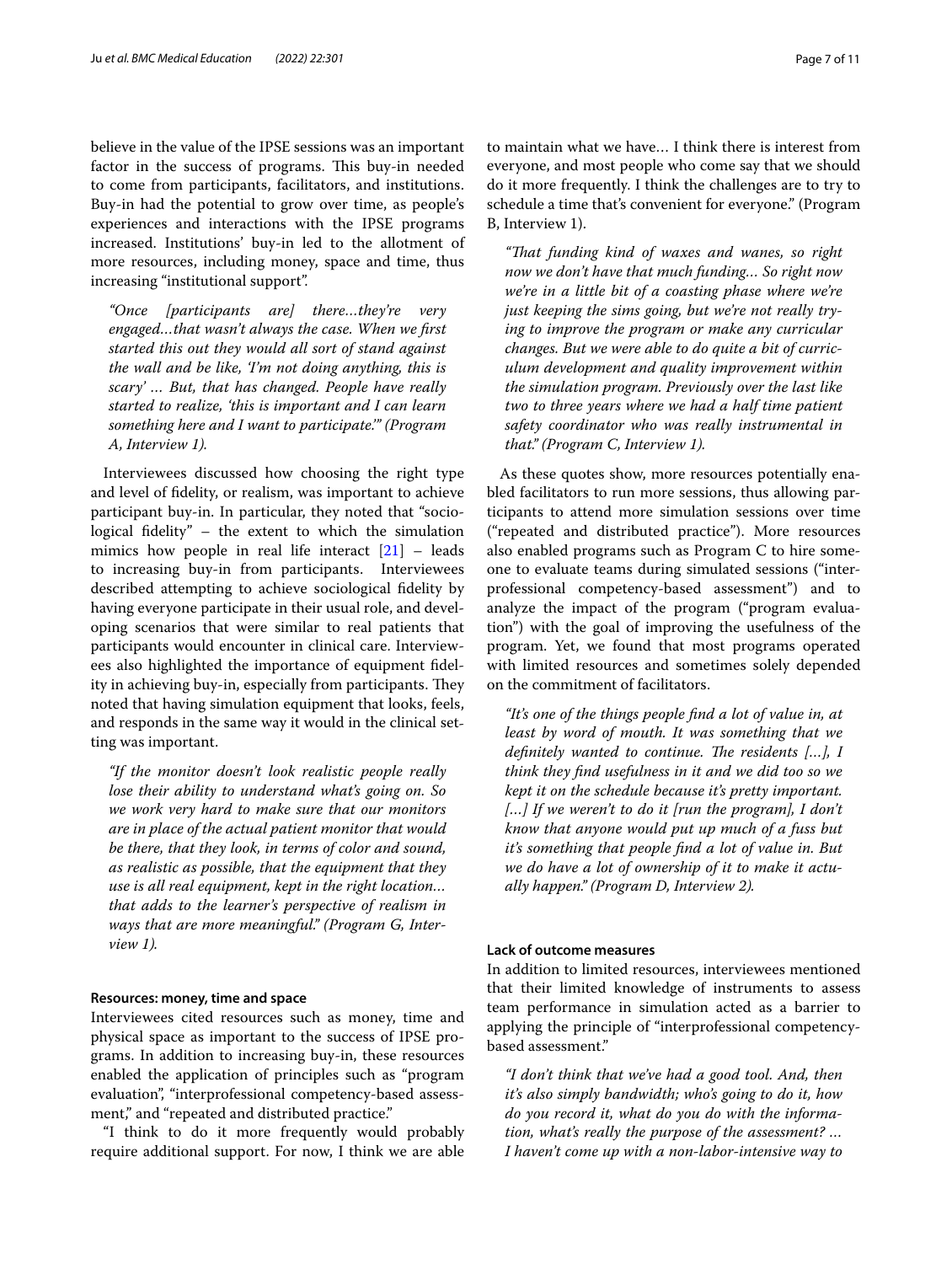*do it and we're already so crunched right, for time… So, how do we ft it all in and then, what's the cost beneft analysis of doing an assessment." (Program A, Interview 1).*

Furthermore, interviewees viewed the small-scale nature of their program as a barrier to undertaking "program evaluation." All the programs involved in our study focused on a small number of professions at one department in a hospital, which limited the number of sessions and of participants per year.

*"I don't think there is enough N for that [evaluating the program], and then, additionally, to attribute it to a single course versus other medical center initiatives, I think, would be also difcult. I suppose you could look at codes that happened prior to 2010 and codes that have happened subsequently, after that, but we don't have any of that information currently." (Program B, Interview 1).*

*"[F]rom the standpoint of having the desired efect and again, our numbers aren't big enough to measure impact but there's other literature out there like from larger systems like in Massachusetts, they pulled three or four diferent birthing hospitals that started simulation programs and it did show an improvement in outcomes." (Program C, Interview 1).*

#### **Power discrepancies**

The last major factor that we identified as influencing the application of principles in IPSE programs was power. Interviewees described how multiple forms of power discrepancies infuenced the programs and sometimes prevented the full application of the principles "attention to differences and hierarchy," "equitable distribution," and "psychological safety".

 *"I've never heard a nurse participant speak up and give feedback about the sim when a trauma attending is there or when trauma nursing leadership is there. The nurses are very quiet. I don't hear interns asking questions. It seems a lot more constrained when there are high level administrators there." (Program G, Interview 2).*

Experience also created power discrepancies between simulation participants, preventing participants from sharing feedback to people whom they considered have more experience:

*"And so I think it's defnitely awkward to critique one of your colleagues that's an experienced ICU nurse as well. And most of them have more ICU experience than I do, or a couple of them do." (Program B, Interview 2).*

 Interviewees also noted that power discrepancies between professional groups infuenced interactions between facilitators and participants, as well as among participants. Some programs sought to mediate this by involving facilitators from multiple professions at each session (e.g., Program A had two physician and two nurse facilitators at each session), applying the principle of "equitable distribution" for both participants and facilitators. Other programs chose to only use facilitators from one professional group (e.g., Program C was facilitated by midwives).

*"Physicians are not, in my experience, super wellsuited to facilitate simulations because there's an already imposed hierarchy that comes into play when a physician is running the code, and I feel like it does, to me, dampen that group participation when there's a physician" (Program C, Interview 1).*

# **Discussion**

Through this case study research of seven interprofessional simulation programs, we found variable implementation of 12 principles for efective IPSE we synthesized from the literature. Some principles such as "active learning", "psychological safety," "sociological fdelity", and "feedback during debriefng" are commonly applied, while others such as "interprofessional competency-based assessment" or "repeated and distributed practice" are rarely applied. Based on the interviews with program facilitators, we believe that the full application of all 12 principles represents the ideal of IPSE, but important barriers prevented the programs we studied from accomplishing this ideal. In particular, we identifed that buy-in, resources, lack of outcome measures, and power discrepancies infuenced the extent to which principles were applied. The framework and results of our study can be used by those who plan a new ISPE program or want to optimize an existing program to consider the realities of implementation along with ideal features of IPSE programs.

 Reviewing the degree of application of the diferent principles, we noted that those grounded in SBE guidelines, such as "active learning", "feedback during debriefing," and "sociological fdelity" were more frequently applied. In contrast, those grounded in IPE guidelines, such as "interprofessional competency-based assessment", "attention to differences and hierarchy," and "equitable distribution" were inconsistently applied across programs, highlighting the difficulty of implementing IPE. Challenges to implementing IPE, such as limitations in resources, scheduling and stereotypes are well-known [[22,](#page-10-3) [23\]](#page-10-4); thus, our data align with what is described in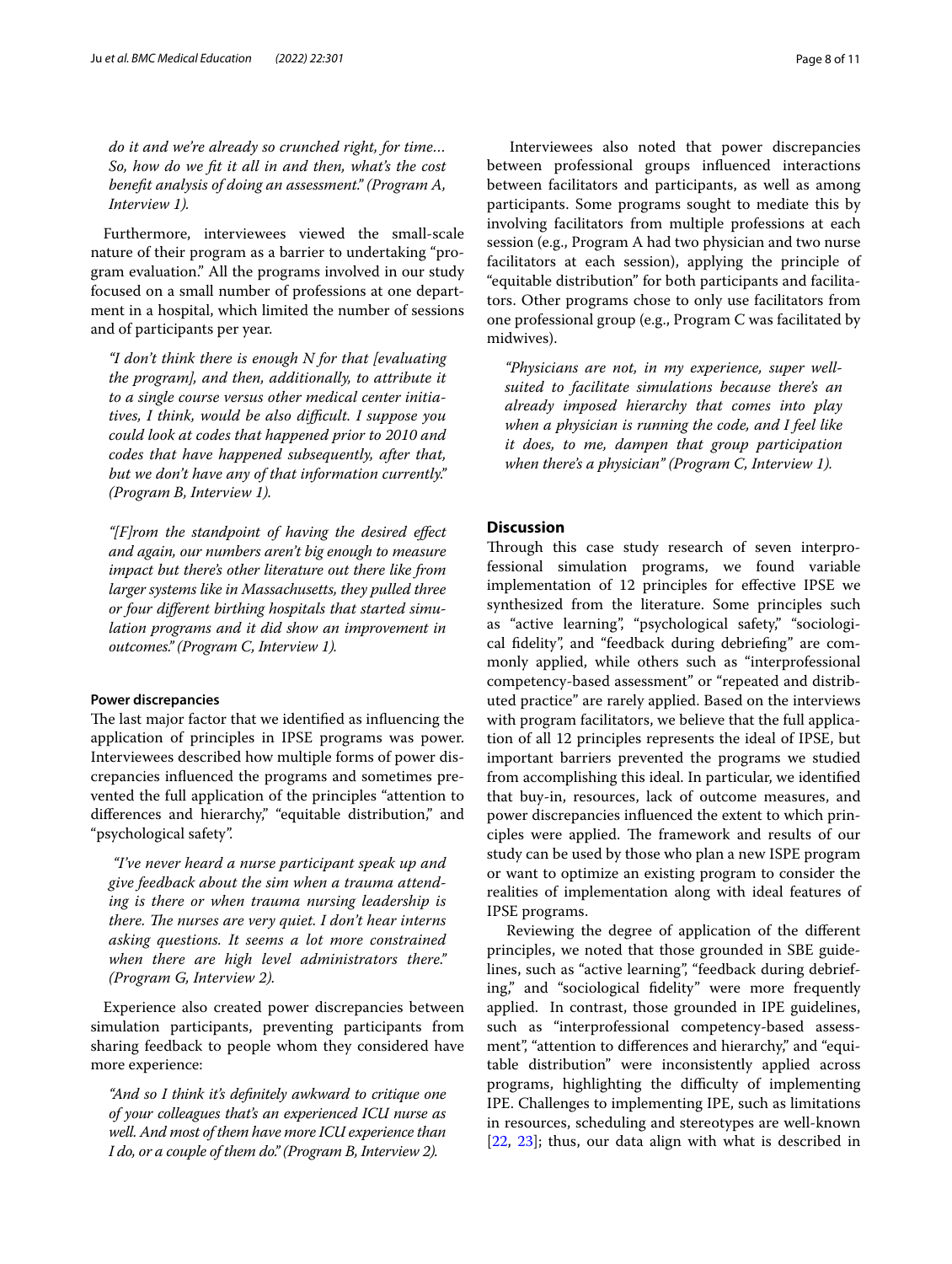the IPE literature. When designing programs, special attention should be spent on these principles and known challenges. The four factors we identified as influencing the application of principles in IPSE programs – buy-in, resources, lack of outcome measures, and power discrepancies – are also notable in the literature surrounding the implementation of IPE. In the context of simulation, many of these factors may be accentuated because of the need for simulation space and equipment, as well as for facilitators who are not only adept in leading interprofessional sessions, but also ones that understand teaching and learning in the simulated setting. Despite these diffculties, we saw multiple programs continue to sustain themselves with limited resources, indicating a continued belief among program developers in the importance of IPSE in the training of healthcare professionals. We also saw the closing of one program during our study period. The director at Program E moved on to another job, and subsequently the program ended, highlighting the importance of institutional support, multiple leaders and distributed responsibility to keep a program running.

An additional challenge our study has uncovered is the limited use of evidenced-based outcome measures to evaluate IPSE programs. The limited application of "interprofessional competency-based assessment" and "program evaluation" in the programs we studied refects the lack of clarity among program leadership as to what they are measuring, and how they should be measuring it. This sentiment is echoed in the literature, with multiple systematic reviews on IPSE assessments highlighting the lack of rigorously gathered validity evidence, including limited evidence that improvement in studied outcome measures leads to improved interprofessional collaboration and patient safety in practice [[24](#page-10-5), [25\]](#page-10-6). It also highlights the resource burden associated with assessment and evaluation. Recommendations to assess learners and evaluate programs will be met with resistance until further work is done to develop easy to administer measurement tools for teamwork and interprofessional collaboration, and resources are allotted within programs to conduct this important work. From our study, it is unclear whether program creators and facilitators consult the IPE literature and if they are familiar with the IPE competencies and the tools that already exist [\[26,](#page-10-7) [27](#page-10-8)]. Further work is needed to understand whether IPSE program creator and facilitators knowledge of IPE competencies is a barrier to its application in this setting.

In alignment with IPE literature, we found that power discrepancies between professional groups played a role in the implementation of IPSE programs [[27](#page-10-8)[–29](#page-10-9)]. Additionally, we found that power discrepancies based on status and experience afected how participants and facilitators engaged in IPSE, which has been observed in previous qualitative work on IPSE  $[8]$  $[8]$ . These findings highlight that individuals can draw on multiple sources of power, such as position in the hierarchy and experience [[30\]](#page-10-10). These various bases of power need to be taken into account when designing curriculum aiming to improve interprofessional teamwork.

Our work highlights the gaps found between principles and practice in IPSE. In order to see the full efect of IPSE on interprofessional collaboration and patient safety, we must change our focus from the ideal of simulation as imagined to the realities of simulation as enacted. To this end we must not only consider the theory and design of IPSE programs, but also pay attention to implementation. Applying implementation science to in situ interprofessional simulation may decrease the gap between research and practice [\[9](#page-9-5)]. Implementation science is the "scientifc study of methods to promote the systematic uptake of research fndings and other evidence-based practices into routine practice, and hence, to improve the quality and efectiveness of health services" [[31\]](#page-10-11) and has been used in healthcare and educational settings.

Our study has important limitations. There was a twoyear gap between the initial observations and interviews. While we asked interview questions that checked for program changes in the interim and found few, one program ended. A beneft of the delay was the opportunity to understand sustainability of programs and to highlight the role that program facilitators play in maintaining the programs. In addition, we did not discuss data from our observations with interviewees as we did not want interviewees to feel as though we were evaluating or critiquing their program. This limits our ability to explain discrepancies between observation and interview data for a few principles for programs B and F. We believe that these discrepancies are due to facilitators' inability to apply principles as fully as they intend due to the barriers we identifed in this study.

# **Conclusions**

 We found that IPSE programs varied in their implementation of IPSE principles derived from commonly used guidelines for IPE and SBE due to a number of important barriers. To truly change interprofessional teamwork, IPSE programs may beneft focusing on the how with implement programs to achieve the ideal. The gaps that exist between the ideals of IPSE and the realities of implementation may be narrowed by higher buy-in from simulation participants, facilitators, and institutions; by more resource allocation to IPSE programs; by development and sharing of instruments to assess learners and programs; and by acknowledgement power discrepancies and their impact on learning.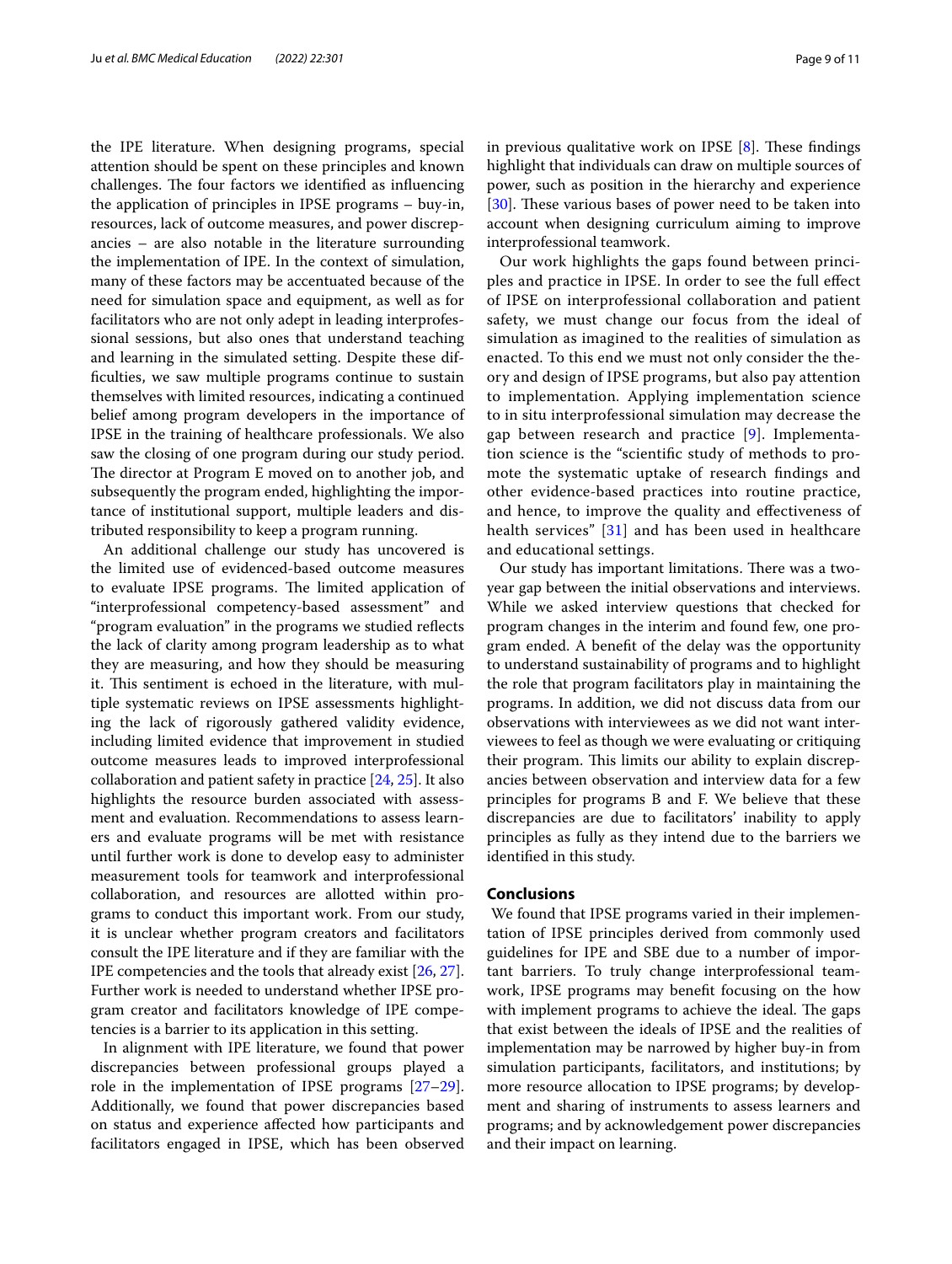#### **Abbreviations**

IPSE: Interprofessional Simulation Based Education; IPE: Interprofessional Education; SBE: Simulation Based Education.

# **Supplementary information**

The online version contains supplementary material available at [https://doi.](https://doi.org/10.1186/s12909-022-03370-2) [org/10.1186/s12909-022-03370-2](https://doi.org/10.1186/s12909-022-03370-2).

<span id="page-9-14"></span>**Additional fle 1.**

#### **Acknowledgements**

The authors would like to acknowledge our colleagues at the University of California, Davis Center for Simulation and Education Enhancement, with special thanks to Dr. Marybelle Pe for her collaboration on this study.

#### **Authors' contributions**

MJ was signifcantly involved in the creation and design of the study; the acquisition, analysis, and interpretation of data; and the drafting and revising of the manuscript. NB was signifcantly involved in the acquisition, analysis and interpretation of data; and the revision of the manuscript. KR was signifcantly involved in the acquisition of data. JF was signifcantly involved in the acquisition of data. BO'B was signifcantly involved in the design of the study; the acquisition, analysis and interpretation of data; and revision of the manuscript. SVS was involved in the conception and design of the work; and revision of the manuscript. The author(s) read and approved the fnal manuscript.

#### **Funding**

This work was supported in part by the Swiss National Science Foundation through a postdoctoral fellowship awarded to N.B. (P2GEP1\_184139).

#### **Availability of data and materials**

The datasets generated and/or analyzed during the current study are not publicly available due to individual participants privacy being compromised but are available from the corresponding author on reasonable request.

## **Declarations**

#### **Ethics approval and consent to participate**

 The University of California San Francisco (IRB Number: 16-21142) and the University of California Davis (IRB ID: 998501-1) Institutional Review Boards, an institutional committee that applies research ethics by reviewing the methods proposed for research, reviewed the study and determined it to be exempt. Our study was deemed exempt as it only includes observation, survey and interview procedures, in the setting of established or commonly accepted educational settings that specifically involves normal educational practices that are not likely to adversely impact students' opportunity to learn required educational content and does not adversely impact the assessment of educators who provide instruction. All methods were performed in accordance with the relevant institutional ethical guidelines and regulations for exempt research, including the requirement for verbal versus written consent.

#### **Consent for publication**

Not Applicable.

# **Competing interests**

The authors declare that they have no competing interests.

#### **Author details**

<sup>1</sup> Department of Pediatrics, University of California, San Francisco, Box 0106, 550th 16th Street 5th floor, CA 94158 San Francisco, USA. <sup>2</sup>Department of Pediatrics, Kaiser Permanente Santa Clara, 700 Lawrence Expressway, CA 95051 Santa Clara, USA.<sup>3</sup> Department of Medicine, University of California San Francisco, Clement St, CA 4150, 94121 San Francisco, USA. <sup>4</sup>Department of Medicine, University of California San Francisco, Box 0710, 533 Parnassus Ave, Floor 02, Room 2230, CA 94143 San Francisco, USA.

Received: 12 October 2021 Accepted: 11 April 2022

#### **References**

- <span id="page-9-0"></span>1. Gough S, Hellaby M, Jones N, MacKinnon R. A review of undergraduate interprofessional simulation-based education (IPSE). Collegian. 2012;19(3):153–70.
- <span id="page-9-1"></span>2. Bochatay N, Bajwa NM, Cullati S, Muller-Juge V, Blondon KS, Junod Perron N, et al. A Multilevel Analysis of Professional Conficts in Health Care Teams: Insight for Future Training. Acad Med J Assoc Am Med Coll. 2017 Nov;92(11S Association of American Medical Colleges Learn Serve Lead: Proceedings of the 56th Annual Research in Medical Education Sessions):S84–92.
- 3. Cullati S, Bochatay N, Maître F, Laroche T, Muller-Juge V, Blondon KS, et al. When Team Conficts Threaten Quality of Care: A Study of Health Care Professionals' Experiences and Perceptions. Mayo Clin Proc Innov Qual Outcomes. 2019;3(1):43–51.
- <span id="page-9-2"></span>4. Kim S, Bochatay N, Relyea-Chew A, Buttrick E, Amdahl C, Kim L, et al. Individual, interpersonal, and organisational factors of healthcare confict: A scoping review. J Interprof Care. 2017;31(3):282–90.
- <span id="page-9-3"></span>Appelbaum NP, Lockeman KS, Orr S, Huff TA, Hogan CJ, Queen BA, et al. Perceived infuence of power distance, psychological safety, and team cohesion on team efectiveness. J Interprof Care. 2020;34(1):20–6.
- 6. Lash DB, Barnett MJ, Parekh N, Shieh A, Louie MC, Tang TT-L. Perceived Benefts and Challenges of Interprofessional Education Based on a Multidisciplinary Faculty Member Survey. Am J Pharm Educ. 2014;78(10). [cited 2021 Jun 16] Available from: [https://www.ncbi.nlm.nih.gov/pmc/articles/](https://www.ncbi.nlm.nih.gov/pmc/articles/PMC4315202/) [PMC4315202/](https://www.ncbi.nlm.nih.gov/pmc/articles/PMC4315202/)
- 7. Palaganas JC, Epps C, Raemer DB. A history of simulation-enhanced interprofessional education. J Interprof Care. 2014;28(2):110–5.
- <span id="page-9-4"></span>8. van Schaik S, Plant J, O'Brien B. Challenges of interprofessional team training: A qualitative analysis of residents' perceptions. Educ Health. 2015;28(1):52–7.
- <span id="page-9-5"></span>9. Dubrowski R, Barwick M, Dubrowski A. "I Wish I Knew This Before…": An Implementation Science Primer and Model to Guide Implementation of Simulation Programs in Medical Education. In: Safr O, Sonnadara R, Mironova P, Rambani R, editors. Boot Camp Approach to Surgical Training. Cham: Springer International Publishing; 2018. p. 103–21.
- <span id="page-9-6"></span>10. McGaghie WC, Issenberg SB, Petrusa ER, Scalese RJ. A critical review of simulation-based medical education research: 2003–2009. Med Educ. 2010;44(1):50–63.
- <span id="page-9-7"></span>11. Sorensen JL, Navne LE, Martin HM, Ottesen B, Albrecthsen CK, Pedersen BW, et al. Clarifying the learning experiences of healthcare professionals with in situ and off-site simulation-based medical education: a qualitative study. BMJ Open. 2015;5(10).
- <span id="page-9-8"></span>12. Patterson MD, Blike GT, Nadkarni VM. In Situ Simulation: Challenges and Results. In: Henriksen K, Battles JB, Keyes MA, Grady ML, editors. Advances in Patient Safety: New Directions and Alternative Approaches (Vol 3: Performance and Tools). Rockville: Agency for Healthcare Research and Quality (US); 2008. (Advances in Patient Safety). [cited 2021 Jun 16] Available from:<http://www.ncbi.nlm.nih.gov/books/NBK43682/>
- <span id="page-9-9"></span>13. Stake RE. The art of case study research. Thousand Oaks: Sage Publications; 1995.
- <span id="page-9-10"></span>14. Gale NK, Heath G, Cameron E, Rashid S, Redwood S. Using the framework method for the analysis of qualitative data in multi-disciplinary health research. BMC Med Res Methodol. 2013;13:117.
- <span id="page-9-11"></span>15. Barr HG. CAIPE Interprofessional Education Guidelines. Fareham, England, UK: CAIPE; 2016.
- <span id="page-9-12"></span>16. World Health Organization. Framework for action on interprofessional education and collaborative practice. 2010;(WHO/HRH/HPN/10.3). Available from:<https://apps.who.int/iris/handle/10665/70185>
- <span id="page-9-13"></span>17. Barry Issenberg S, McGaghie WC, Petrusa ER, Lee Gordon D, Scalese RJ. Features and uses of high-fdelity medical simulations that lead to efective learning: a BEME systematic review. Med Teach. 2005;27(1):10–28.
- 18. Cook DA, Hamstra SJ, Brydges R, Zendejas B, Szostek JH, Wang AT, et al. Comparative efectiveness of instructional design features in simulationbased education: Systematic review and meta-analysis. Med Teach. 2013;35(1):e867–98.